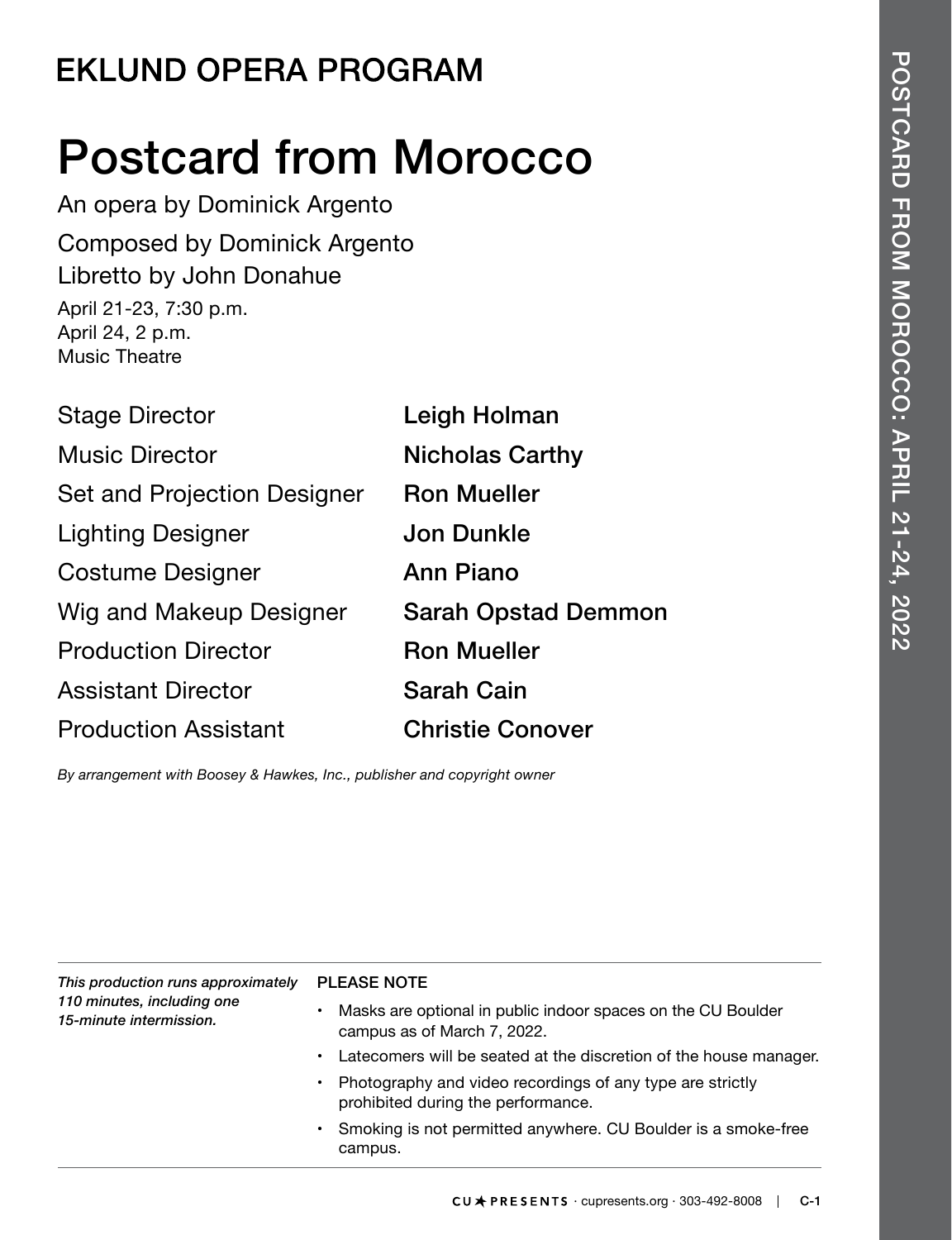#### Cast

| Role<br>A Lady with a Hand Mirror;             | Thursday/Saturday Cast Friday/Sunday Cast |                             |
|------------------------------------------------|-------------------------------------------|-----------------------------|
| An Operetta Singer                             | <b>Alice Del Simone</b>                   | Dawna Rae Warren            |
| A Lady with a Cake Box                         | Kyrie Laybourn                            | Melissa Lubecke             |
| A Lady with a Hat Box;<br>A Foreign Singer     | Gabrielle Razafinjatovo Gloria Palermo    |                             |
| A Man with Old Luggage;<br>First Puppet;       |                                           |                             |
| An Operetta Singer                             | <b>Ryan Frenk</b>                         | Miguel A. Ortega Bañales    |
| A Man with a Paint Box<br>(Mr. Owen)           | <b>Paul Wolf</b>                          | <b>Ben Boskoff</b>          |
| A Man with a Shoe Sample Kit;<br>Second Puppet | <b>Brandon Tyler Padgett</b>              | <b>Antonio Esposito</b>     |
| A Man with a Cornet Case;<br>A Puppet Maker    | <b>Jack Harless</b>                       | <b>Kane White</b>           |
| Mime                                           | Olivia Russell-Botto                      | <b>Olivia Russell-Botto</b> |
| Mime                                           | Eli Harvey                                | Eli Harvey                  |

#### **Orchestra**

Violin Mary Evans

Viola Allyson Stibbards

Double bass Eleanor Dunlap

Clarinet / Alto Sax / Bass Clarinet Jason Olney

**Trombone** Darian Freeman

**Guitar** Andrew Wilder

Piano / Celesta Nathália Kato

Percussion Christopher Martin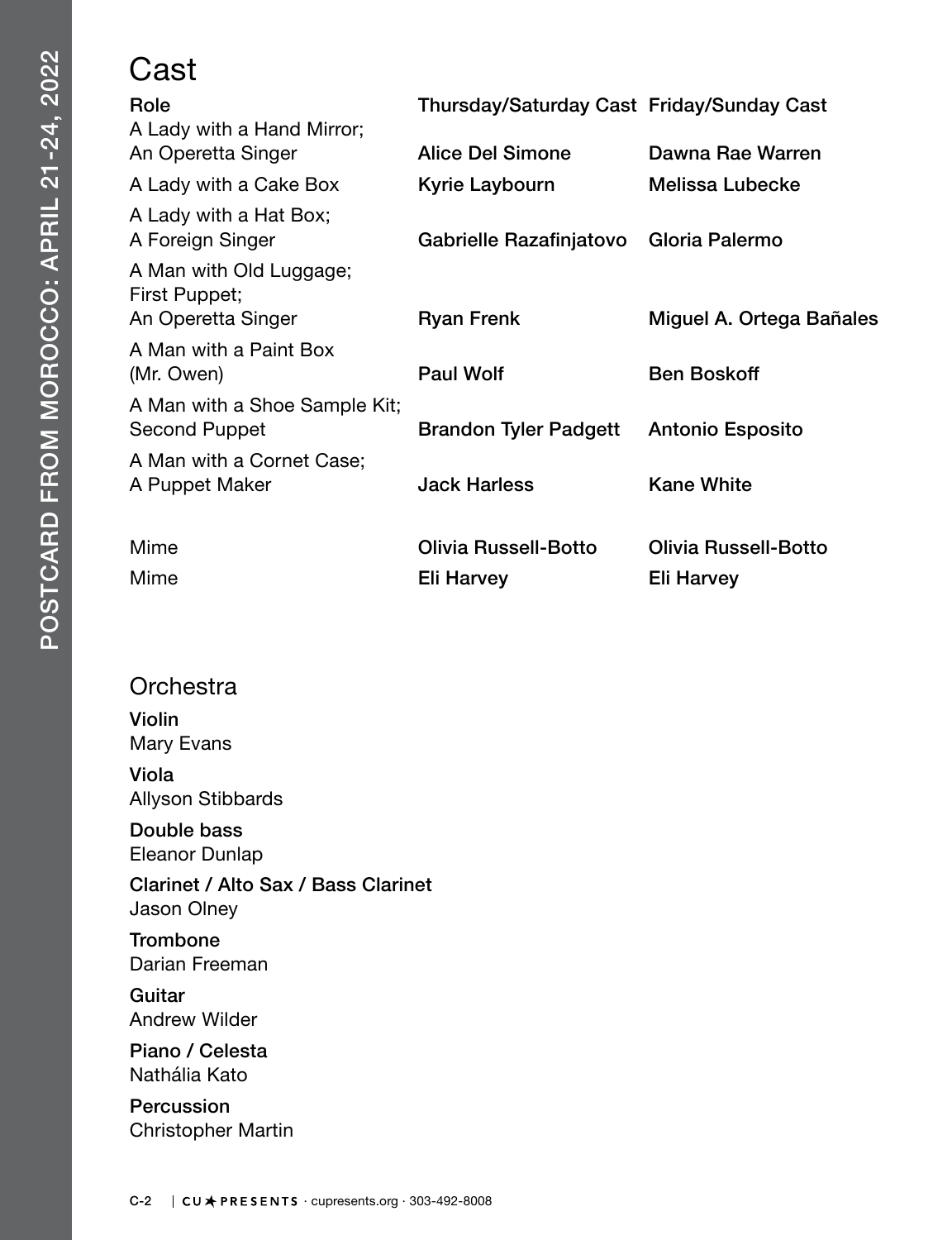### Synopsis

Set in a train station at the turn of the 20th century, *Postcard from Morocco* examines the depths of the human mind through the experiences of seven travelers, identified by their most prized possessions: a lady with a hand mirror, a lady with a hat box, a lady with a cake box, a man with old luggage, a man with a shoe sample kit, and a man with a cornet case. The only named character of the opera, Mr. Owen, owns a paint box.

While the mysterious travelers await the next train's arrival, they each share tales from their lives, spanning from the mundane to the miraculous, and from reality to fantasy. Intermingled with entertainment from puppets and mimes, each traveler takes special care to guard their possessions—as well as their secrets—until heart-wrenching truths are suddenly revealed.

### Stage director's notes

This opera is one I first heard about back when I attended the Eastman School of Music as an opera performance student. I remember that my opera director Richard Pearlman was somewhat obsessed with the opera. For some reason though—probably casting or some other practicality—we did not perform it while I was completing that master's degree. In the years since, I have remained interested in diving into it. It is a different sort of piece, unique in every way. It is an opera for the intellectually curious. Musically, just when you think that you cannot seem to find the center of the tonality, it comes together in such beautiful ways that it harmonically uplifts while it simultaneously settles you back home.

This surrealistic opera represents the flights of fancy of our personal thoughts. It's in these moments where we find the characters lost in their own worlds, awaiting the arrival of their train. At times, they connect; at other times, they seem to drift off again into memories, imaginations and fantasies. When the characters come together to interact, seemingly interested in the other, we witness a sense of community—or do we? We begin to become aware that each depicts a certain self-protection, an armor if you will. Their odd suitcases, cornet cases, hat boxes, cake boxes, paint boxes, shoe boxes and mirrors represent their inner secrets and lies.

Oxford Dictionary defines surrealism as a "20th-century avant-garde movement in art and literature which sought to release the creative potential of the unconscious mind, for example by the irrational juxtaposition of images." This certainly defines the bent of this story. I ponder my own myriad unrelated thoughts, surprising connections with others, fantasies of grand travels, hallucinations and individuality all juxtaposed to create that which is the makeup of my human mind. The human mind seems to guide me as a puppeteer might manipulate.

My deepest thanks to designers Ron Mueller, Ann Piano, Jon Dunkle and Sarah Opstad Demmon for collaborating with me on a visual concept inspired by Salvador Dalí, René Magritte, and the absurd characteristics of Dadaism—a movement that sought to push back against traditional styles of art. In our concept, we chose to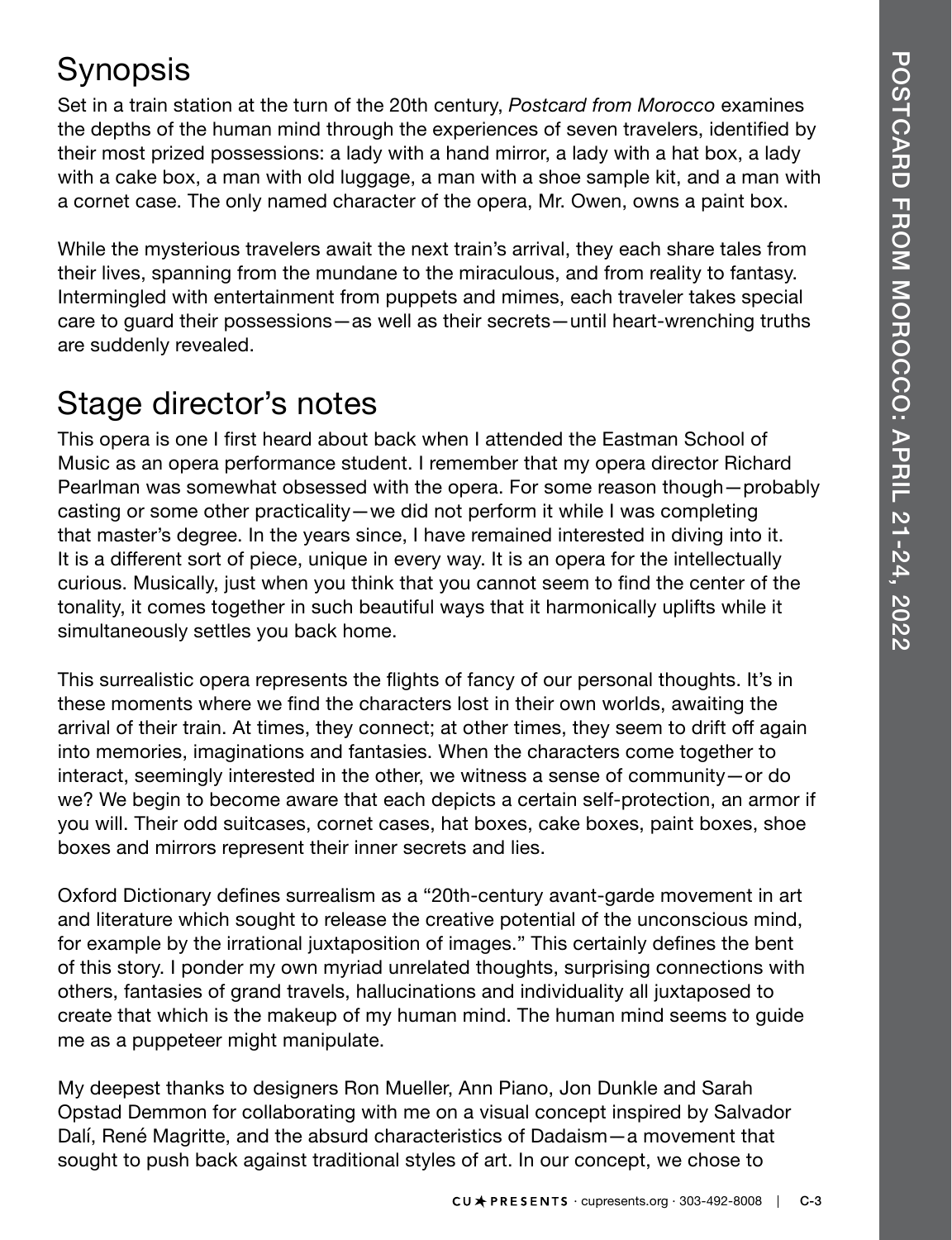identify the individuality of each character through the use of color. Our play is presented in no particular period of time or place. While we are waiting for the arrival of the train, it is up to us to participate in the journey of our own unconscious minds.

### Music director's notes

*Postcard from Morocco* is, along with *Powder her Face*, one of a number of dizzyingly virtuosic (both music and text) operas that took chamber opera to new heights toward the end of the 20th century.

The libretto, by John Donahue, is based (extremely) loosely on *A Child's Garden of Verses* by Robert Louis Stevenson. But it owes much more to the Jungian dreams and frustrations of *The Magus* and *The Unconsoled*, distorted through the Beckettian lens of *Godot*, than it does to a 19th century book of children's poems. The opera is a meditation on the existential, transitory nature of humanity, set in a train station in 1914. There is no real plot, and most of the characters do not even have a name. What they do have is luggage, and this luggage serves for each one of them as a vessel to carry and to hide their secrets. The characters are all suspicious of one another, which gives the puppeteer, who seems to live in the station, the means to try and control them, with varying degrees of success. The opera seems to be a metaphor for the transitory nature of belonging and belongings; but the train station, the symbolic imagery of luggage and secrets, and a manipulating force using suspicion of the other as a weapon, reminds us, maybe, of a much darker time in 20th-century Europe, and of the fundamental rhythming of history.

Argento's music is equally fecund. Alongside music of dazzling originality, there is a whole scene devoted to Wagner (a delicious cabaret parody involving themes from his operas), nods to Strauss (both Johann and Richard), as well as Lakme, and the bel canto composers. The opera gives us the impression of déjà vu, that we are experiencing a world that is half-remembered, half-forgotten—but instantly recognizable.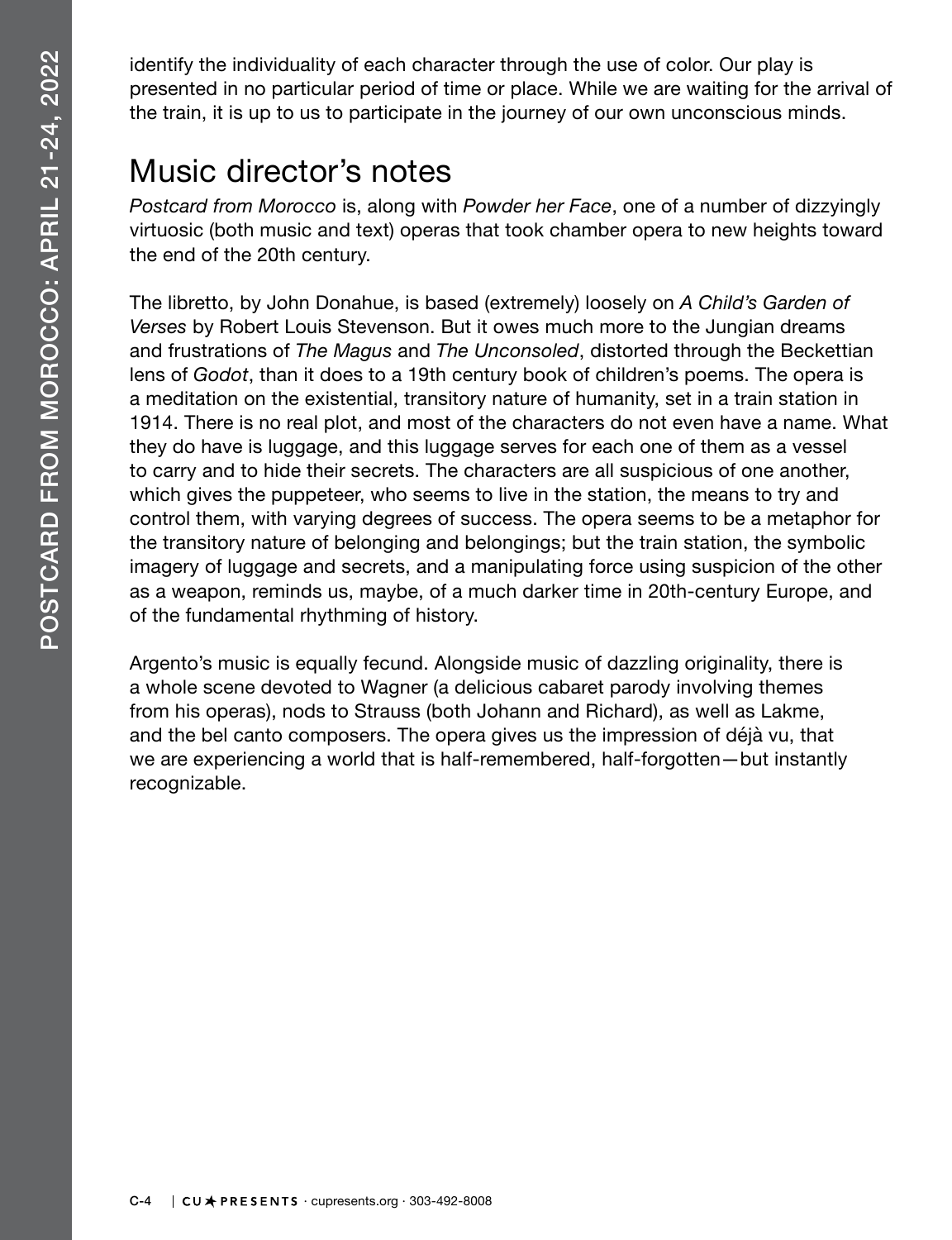### Personnel

BRANDON TYLER PADGETT (A Man with a Shoe Sample Kit; Second Puppet) is currently in his second year of the Artist Diploma program in vocal performance under the tutelage of Andrew Garland. Padgett has also received a Master of Music from CU Boulder. Padgett's recent performance credits include Germont in *La Traviata*, Claudio in *Agrippina*, Vater in *Hänsel und Gretel*, Mr. Potter in *It's a Wonderful Life*, and the title role in *Eugene Onegin*. Padgett is excited to be a part of Eklund Opera's *Postcard from Morocco*, a work which has proven to be fascinating, challenging and virtuosic.

BENJAMIN BOSKOFF (A Man with a Paint Box - Mr. Owen), tenor, is a graduate of the University of Michigan School of Music (MM) and is currently working on his doctorate under John Seesholtz. An active vocal artist, Boskoff is engaged in productions, recitals, new music and chamber concerts in the United States and abroad. Highlights include Peter Quint in *The Turn of the Screw* with Red River Lyric Opera, Count Almaviva in *The Barber of Seville* with Light Opera of New Jersey, Prince Ramiro in *La Cenerentola*  with Opera MODO, and Count Ory in *Le Comte Ory* with Lawrence University as a guest artist. In 2019, Boskoff was a resident artist with Opera North and, while in Houston, a primary soloist for the Bach Society Houston. For more information please visit benjaminboskofftenor.com.

ALICE DEL SIMONE (A Lady with a Hand Mirror; An Operetta Singer) received her BA in voice performance from the University of California, Davis. She is currently pursuing an MM in voice pedagogy and performance at the University of Colorado Boulder, studying under Andrew Garland. Del Simone enjoys performing varied repertoire including an upcoming appearance as Gilda in *Three Feathers* (Laitman) with Opera Steamboat. Recent appearances include La Princesse, Le Rosignol, and Le Feu in *L'Enfant et les Sortilèges* (Ravel) with Boulder Opera, La Feé in *Cendrillon* (Viardot) with Loveland Opera's Educational Outreach, and Poppea in *Agrippina* (Handel) with Eklund Opera. Del Simone taught music theory and vocal pedagogy for the Piedmont East Bay Children's Choir and she currently maintains a small private voice studio.

ANTONIO ESPOSITO (A Man with a Shoe Sample Kit; Second Puppet) is a first-year master's student studying under the tutelage of Julie Simpson at the University of Colorado Boulder. Esposito received his bachelor's degree in vocal performance at Rollins College in 2020. Previous roles include Javert in *Les Misérables*, the Pirate King in *The Pirates of Penzance*, and Marchese in *La Traviata*. He will also be joining Opera Steamboat over the summer as Paul in their production of *Company*. He currently teaches voice at Dana V Music. He loves sharing his knowledge with others and is constantly looking to learn from his peers and mentors.

RYAN FRENK (A Man with Old Luggage; First Puppet; An Operetta Singer) is a singer-actor praised by the Houston Chronicle for "his voice clear, sweet and cutting all at once." His previous CU appearance was in *La Traviata* as Giuseppe. Credits include Luke Sheridan (*Double Vision*, regional premiere, Chicago New Musical Festival); Raj/Utkarsh (*Working*, Main Street Theatre); Peter (*Jesus Christ Superstar*, Bayou City Theatrics, Broadway World Houston nomination); The Magician (*Consul*, Transgressive Opera Theatre), NVA Commanding Officer (*Amelia*, regional premiere, Moores Opera Center). Frenk has been a member of Chicago's The Marion Consort, debuting at the Milwaukee Early Music Now! Festival in 2019, and was a singer and board member of Cantare Houston for the 2013-15 seasons. He is currently taught by Abigail Nims.

JACK HARLESS (A Man with a Cornet Case; A Puppet Maker) is in his final year of his bachelor's degree at CU. He is a student of John Seesholtz. His other roles during his time at CU include Chorus (*It's a Wonderful Life*), Don Pedro (*Béatrice et Bénédict*) and Dottore Grenvil (*La Traviata*). He also appeared as Dottore Grenvil (*La Traviata*) at La Musica Lirica Young Artist Program this past summer.

KYRIE LAYBOURN (A Lady with a Cake Box), soprano, will be graduating this spring with her Master of Music in vocal performance. She has spent her time at CU Boulder under the mentorship of John Seesholtz. Previous Eklund Opera roles include Annina (*La Traviata*), Gertrude (*Hänsel und Gretel*), Beatrice (*Three Decembers*),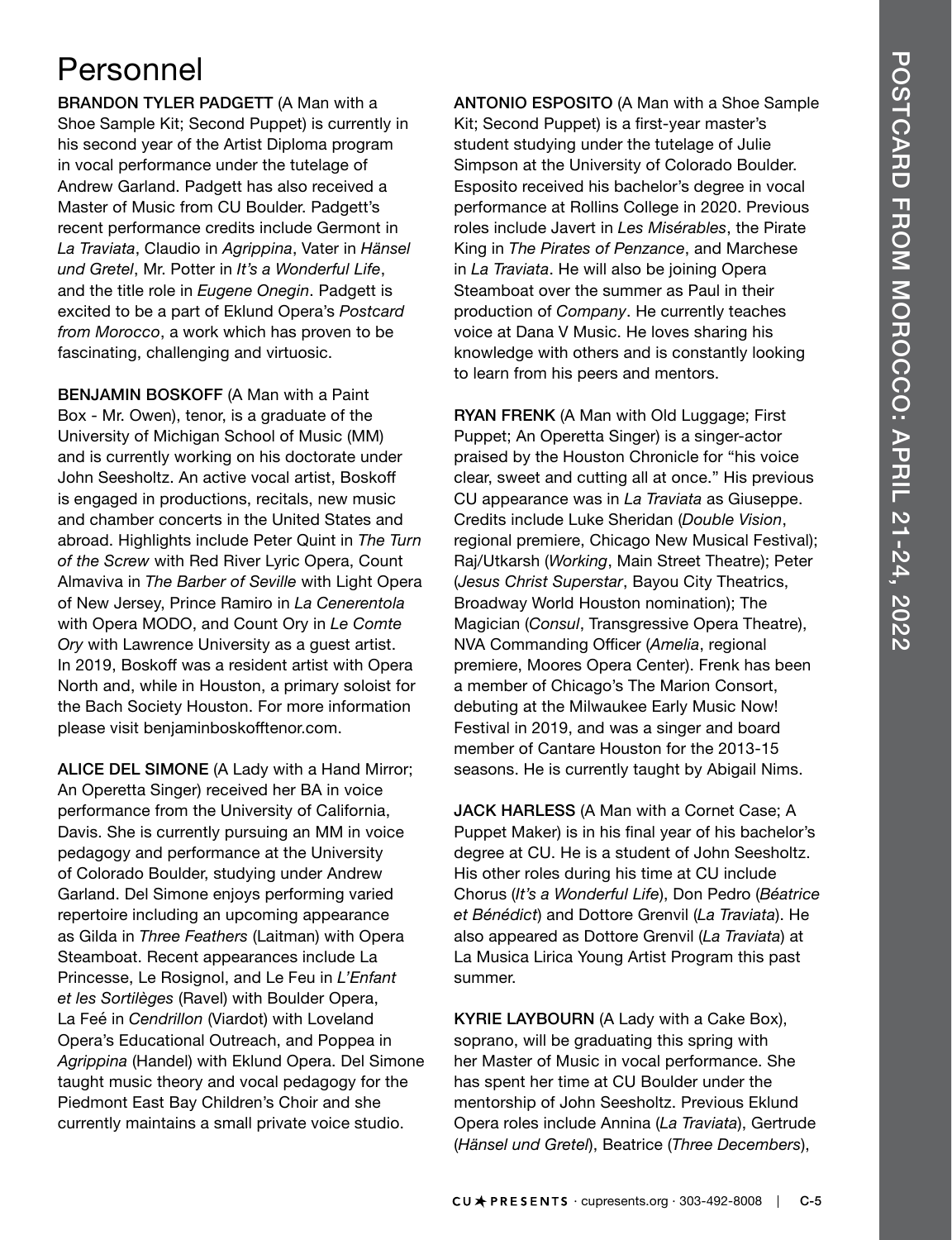and the title role in Barber's *Vanessa*. Next up, she will be seen in CU NOW's upcoming production of *Joan in the City*, Opera Steamboat's production of *Company*, and as artist-in-residence with Tri-Cities Opera. Follow her on Instagram @kyrielaybourn.

MELISSA LUBECKE (A Lady with a Cake Box) is thrilled to join the Eklund Opera Program in its presentation of *Postcard from Morocco*. She received her Bachelor of Music Performance from Baylor University in 2013, and completed her Master of Music Performance in 2018 under the tutelage of Diana Allan. Currently, Lubecke studies with John Seesholtz, and supports the school of music at CU Boulder as a teaching assistant. Her most notable roles include Mdme. Silberklang in Mozart's *Der Schauspieldirektor*, Knitter #3 in Seymour Barab's *A Game of Chance*, and Rosalinde in Johann Strauss' *Die Fledermaus*.

MIGUEL A. ORTEGA BAÑALES (A Man with Old Luggage; First Puppet; An Operetta Singer), lyric tenor, is a second-year graduate student at the University of Colorado Boulder, where he has received an assistantship to earn a master's degree in vocal performance and pedagogy. He obtained his bachelor's degree in music performance from Berea College, during which he held a position as vocal TA and served as a piano collaborator for the Berea College Music Department. Ortega has been distinguished with the Metropolitan Opera National Council's "Middle Tennessee District Winner" prize in 2020, the "Gina Scaggs Epifano Audience Favorite Award" in 2018's National Association of Teachers of Singing vocal competition in Kentucky, as well as the "First Place Winner Classical Adult" prize in three consecutive editions of Kentucky's NATS vocal competition during 2017, 2018 and 2019.

GLORIA PALERMO (A Lady with a Hat Box; A Foreign Singer) is a first-year Artist Diploma student at CU's Eklund Opera Program. Last Fall she sang the role of Flora in Eklund Opera's *La Traviata*. Prior to attending CU she completed two seasons with Opera Orlando as a studio artist, where she sang the role of Hansel (*Hansel and Gretel*), Mercédès (*Carmen*), Ida (*Die Fledermaus*), and Wowkle (*Girl of the Golden West*). Other past roles performed include Bradamante (*Alcina*), Béatrice (*Béatrice et Bénédict*), and La Badessa (*Suor Angelica*). She holds a Master of Music

from the University of Southern California and Bachelor of Music from Rice University. She has received additional training at Tanglewood Music Festival and Aspen Music Festival, and will be an apprentice artist this summer at Santa Fe Opera. She is a student of Abigail Nims.

GABRIELLE RAZAFINJATOVO (A Lady with a Hat Box; A Foreign Singer), mezzo-soprano, is a second-year master's student at CU Boulder pursuing an MM in voice performance and pedagogy. A student of Abigail Nims, she won second place in the CU Honors Competition, and has twice been a finalist in the DLOG Competition. Originally from North Dakota, she earned a BA in voice and piano from Minot State University in 2017. Past roles include Flora in *La Traviata* and Narciso in *Agrippina*, Rosina in *Il Barbiere di Siviglia*, Mercedes in *Carmen* and Third Lady in *Die Zauberflöte*.

DAWNA RAE WARREN (A Lady with a Hand Mirror; An Operetta Singer), soprano, is an Artist Diploma student at CU Boulder under the tutelage of Jennifer Bird-Arvidsson. Her most recent credits include Abigail in *The Crucible*, Atalanta in *The Tale of Serse*, Barbarina in *Figaro in Four Quartets*, Lucy in *The Threepenny Opera*, Papagena and Königen der Nacht in *Die Zauberflöte* and Peep-Bo in *The Mikado*. On the concert stage she has appeared with the Baldwin Wallace Bach Choir in the *St. Matthew's Passion*, *St. John's Passion*, and Brahms' *Ein Deutsches Requiem*, as well as with Cleveland City Music in Verdi's *Requiem*.

KANE WHITE (A Man with a Cornet Case; A Puppet Maker) is a first-year master's student in vocal performance. He studies with Andrew Garland. He received his Bachelor of Music in vocal performance from the University of Montevallo in May 2021. He has worked with Leigh Holman, assistant directing 2021's *La Traviata* and 2022's *Guys and Dolls* in collaboration with the BM/MT Program. HIs current aspirations including performing and directing in the future!

PAUL WOLF (A Man with a Paint Box - Mr. Owen), tenor, is working on his DMA at CU Boulder studying with Matthew Chellis. Wolf's past engagements include Nero in Eklund Opera's *Agrippina*, Spoletta in Opera Birmingham's *Tosca*,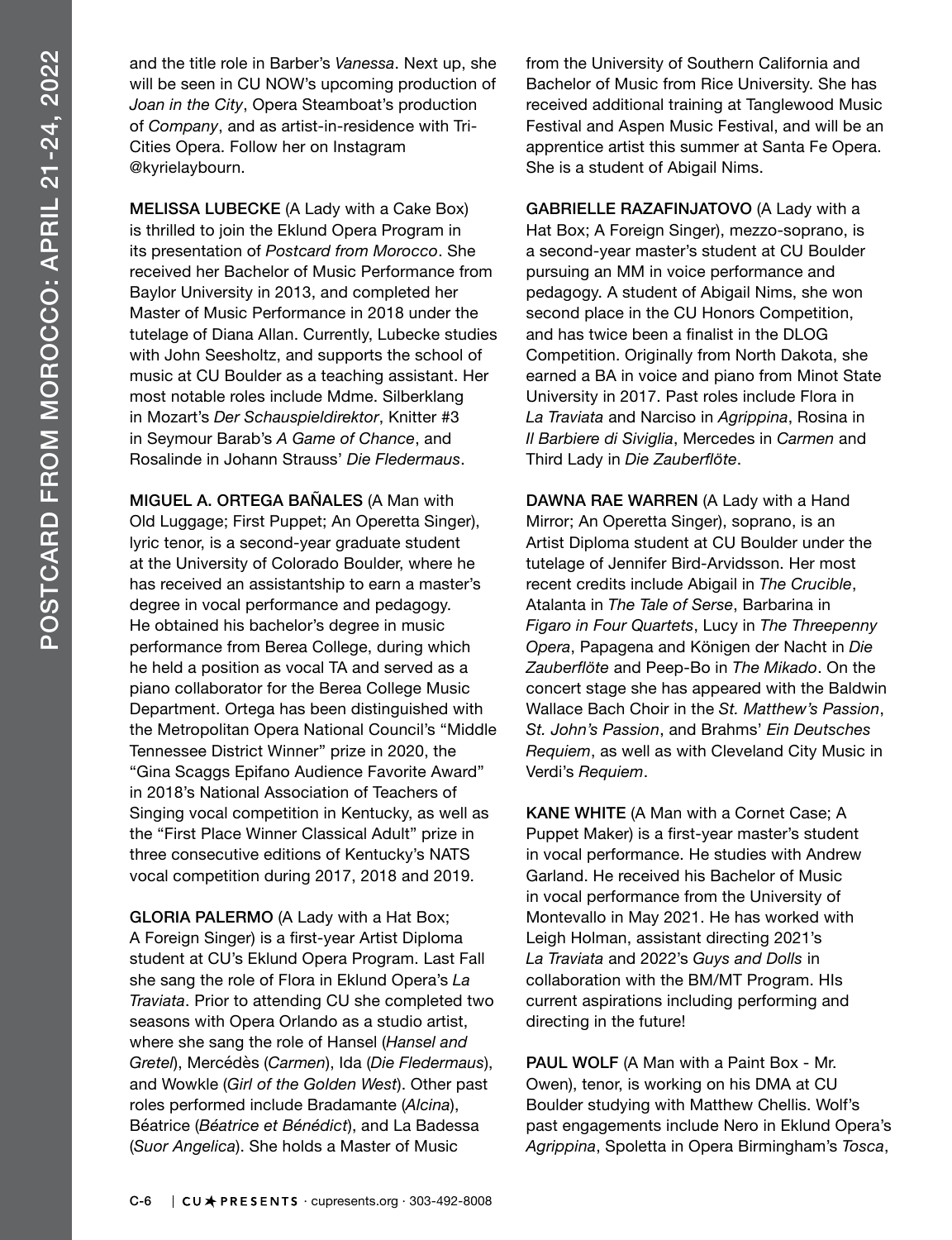and Tamino in Seagle Festival's *Die Zauberflöte*. Wolf is a former Seagle Festival Fall Artist, a young artist apprentice with Charlottesville Opera, and member of Opera Roanoke's Young Artist Apprentice Program. Wolf was the 2019 NFMC Young Artist Man's Voice Winner from their 60th Biennial Competition in Jacksonville, Florida. He also placed second in the 2016 MTNA National Young Artist Vocal Competition in San Antonio, Texas.

SARAH CAIN (Assistant Director) is currently pursuing the Doctor of Musical Arts in vocal pedagogy and performance at CU Boulder under the tutelage of Jennifer Bird-Arvidsson. She is an alumna of the University of Central Arkansas, holding a Bachelor of Music in vocal music education and a Master of Music in vocal performance. In 2020, she assisted with the direction of Eklund Opera's *Le Nozze di Figaro*, however, all performances were canceled due to the pandemic. Her most recent stage credits with Eklund Opera include Agrippina in Handel's *Agrippina* and Mutter (Mother) in *Hänsel und Gretel*.

NICHOLAS CARTHY (Music Director/Conductor) is now in his 18th season with Eklund Opera. He studied at the Mozarteum in Salzburg, Austria. He served as musical assistant to Bernard Haitink and Sir Georg Solti at the Salzburg Festival and to Daniel Barenboim in Paris, Chicago and Bayreuth. Carthy has conducted opera productions in Vienna, Salzburg, Oslo, Stockholm, Winterthur, Milan, Rome, Naples, Bonn, Eugene and Tel Aviv. He has conducted orchestras, including the Colorado Symphony, Nordwestdeutsche Philharmonie, Orchestra RAI di Torino, Orchestra San Carlo di Napoli and the Accademia Filarmonica Roma. As a collaborative pianist he has performed in many of the world's great halls, including Carnegie Hall, Suntory Hall, Wigmore Hall, the Bolshoi Theatre and the Musikverein Vienna. He is music director of the Helgeland Sinfonietta and the Toppen International Summer School in Norway. He is well known for his public lectures at the University of Colorado and beyond, and is occasionally to be heard on the radio, spreading around his uncurbable enthusiasm for music and history.

JON DUNKLE (Lighting Designer) is a Coloradobased designer, manager and educator with credits and professional connections on Broadway and Off, with national and international tours, dance companies, concerts, special events, television and architecture. His work has been seen locally at Curious Theatre Company, LOCAL Theatre Company, Colorado Shakespeare Festival and Opera Colorado. Prior to arriving in Colorado, he was a member of the Production and Design faculty at NYU Tisch School of the Arts and was production manager at NYU's Jack H. Skirball Center for the Performing Arts. He is also the production manager of the Colorado Shakespeare Festival.

LEIGH HOLMAN (Stage Director) balances a teaching and professional stage directing career in the United States and abroad. In recent years, she has made directing debuts at the Pafos Aphrodite Festival in Cyprus, L'Opéra de Montréal and Florida Grand Opera. Recent CU Boulder productions include *West Side Story*, *Sweeney Todd* and *Ariodante*. As well-suited to new operatic works as she is to traditional works, Holman has produced and directed workshops of operas in association with composers and librettists, including Jake Heggie, Gene Scheer, Mark Campbell, Mark Adamo, Colm Toibin, Kirke Mechem, Libby Larsen, Lori Laitman, Herschel Garfein, Robert Aldridge, Daniel Kellogg, Alberto Caruso and Dave Mason. As the founder and artistic/general director of CU Boulder's New Opera Workshop (CU NOW), she continues to passionately promote the creation, collaboration and production of new American works.

JENNIFER MELCHER GALVIN (Properties Designer/Scenic Artist), MFA, joined Eklund Opera at CU Boulder in 2007, and she has considered it her professional home ever since. She is originally from Lenexa, Kansas, where she visits her family often. Galvin's graduate work was a study of scenic design and painting at Illinois State University, during which time she was blessed to intern with Steppenwolf Theatre in Chicago. Locally, Galvin has also worked for BETC, Local Theatre Company, BDT Stage, Chataqua Auditorium and Macky Auditorium. Her hobbies include fiction, needlecraft and hiking. In 2010, Galvin walked 400 miles of an ancient pilgrimage road across Northern Spain called the Camino de Santiago. She thanks her cat Nutmeg and husband Peter for their love and support.